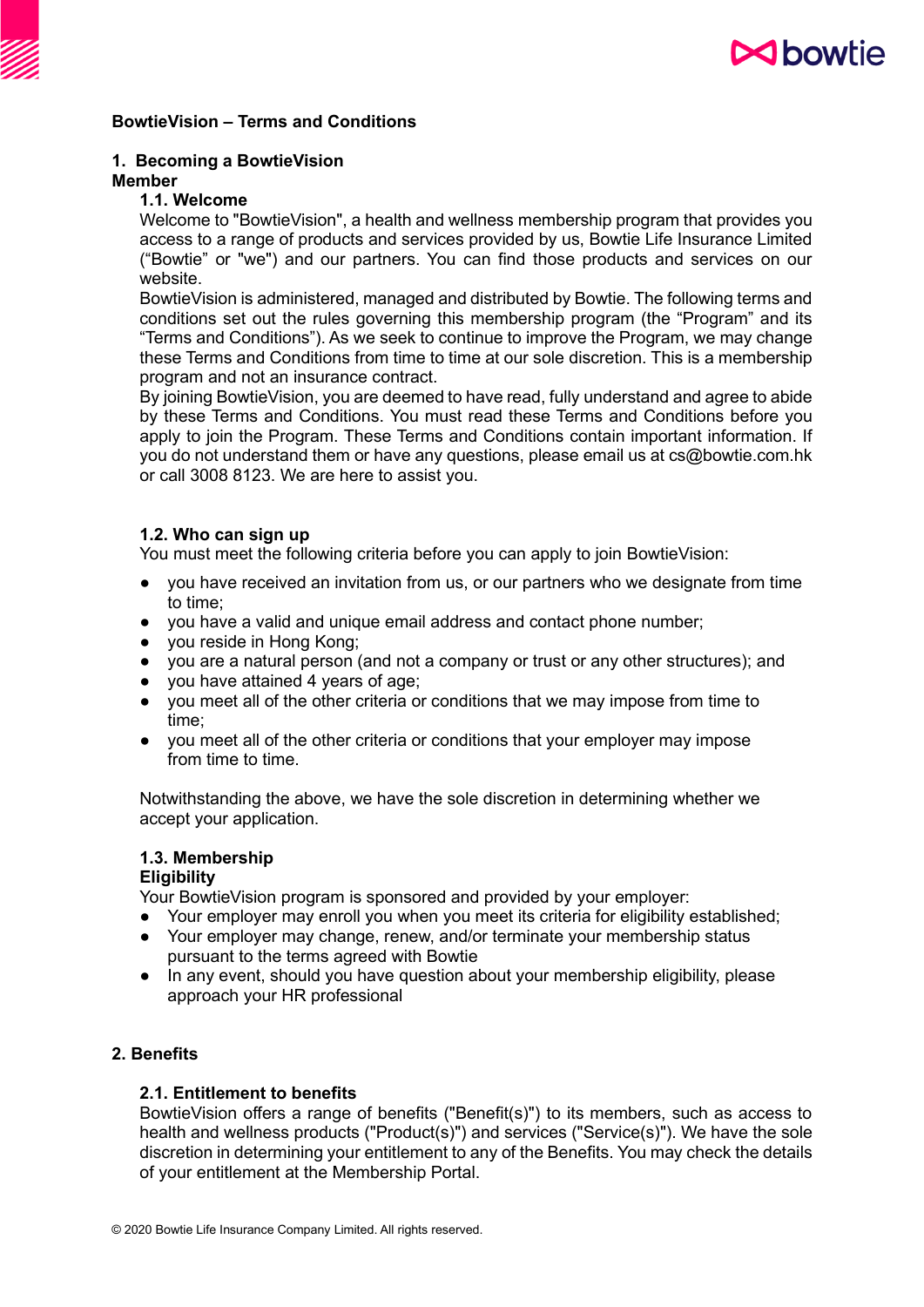



The party providing the Benefits may be us or any of our designated partners and each Benefit item may be subject to further terms and conditions. If you choose to use a Benefit, you will be bound by the additional terms and conditions applicable to that Benefit item. If there are any inconsistencies between these Terms and Conditions and those additional terms and conditions, the latter prevail.

We can, at any time, withdraw, suspend or amend any of the Benefits at our sole discretion, with or without notice.

## **3. Using your membership**

## **3.1. Claiming Benefits**

You can view and claim the Benefits that you are entitled to by following the instructions on the Membership Portal or in our communications to you.

Some Benefits may expire if you do not take actions to claim them. If we specify a time or actions that you must take to claim a Benefit and you fail to follow those instructions, then you may lose your entitlement to that Benefit.

## **3.2. Your choice**

BowtieVision offers a range of Services and Products. You can decide whether or not and which, if any, of the Services and Benefits to use.

## **3.3. Membership Portal**

Use of the Membership Portal is subject to these Terms and Conditions as well as our website's Terms of Use and our Privacy Policy. The latest version of them are available on our website.

The Membership Portal may not be available at all times and we will not be liable to you in connection with any unavailability and unreliability of it and any aspects of the information displayed on or through it.

## **3.4. You may need to pay for Products or Services or enter into a contract**

In order to claim certain Benefits and use certain Services or Products, you may need to make a payment in addition to your BowtieVision membership fees (if any). For example, in some circumstances you choose services or products that exceeded the program allowance in accordance with Program Details and you may need to pay for it notwithstanding you have paid any BowtieVision membership fees. You can check the relevant information on the Membership Portal and/or our partners' websites and such information will be communicated to you before you choose to use the Benefits, Services or Products.

In some circumstances, you may be required to enter into a contract with our partner to claim certain Benefits or use certain Services or Products. We will not be a party to any contract between you and our partner, and we will have no liability in connection with that contract.

# **3.5. Providing information to us and our partners**

You must provide your BowtieVision token (in the form of a QR code) and other personal information requested by us and our partners in order to claim your Benefits.

You must answer all our and our partners' questions honestly and ensure that all information you provide is true, complete, accurate and not misleading. You must provide us and our partners with all information including any medical conditions that might be relevant to the Benefits, Services or Products before you use them.

If you provide information to us that comes from a third party (such as a receipt issued by a third party medical service provider) or if you arrange a third party to provide information to us (such as arranging a third party doctor to provide your medical history to us), that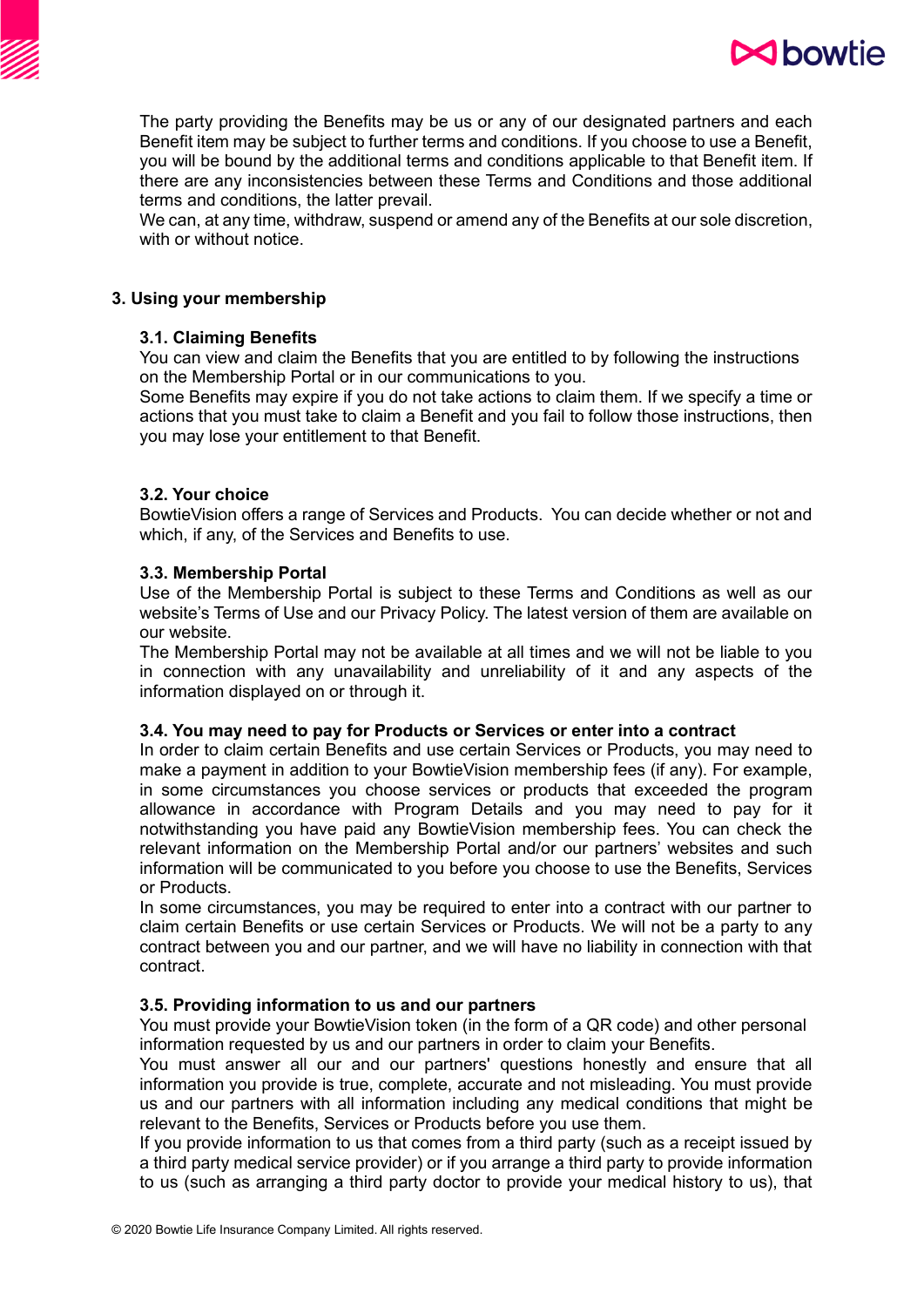

third party must not be related to you and must not have any interest that may conflict with ours and our partners' in providing that information.

If you do not provide the information that we or any of our partners require, you will not be able to use the Services or Products or receive the Benefits.

You may be required to provide certain information online. No data transmission over the Internet can be guaranteed as totally secure. We do not warrant and cannot ensure the security of any information which you transmit online whether via our website, the Membership Portal or our partners' websites. Any information which you provide via the internet is provided at your own risk.

## **3.6. We can verify the information you provide**

We can take steps to verify the information you provide to us, including by contacting persons (such as medical practitioners) referenced in the information you provide to us. You consent to those persons discussing you with us and disclosing your personal information (including sensitive information and medical records) to us. We may also ask you for further information or evidence to verify the information you provide to us.

#### **3.7. Benefits may not be available**

Some Services or Products may not be available at all times or in some locations or to certain age groups. We will not be liable to you for any Services or Products not being available to you.

#### **3.8. Use at your own risk**

You use the Services or Products at your own risk. The Services or Products available through BowtieVision and the information and materials provided to you through BowtieVision may not be suitable for all members. You must use your best endeavours to ensure your own safety while using the Services or Products and to avoid harm to yourself.

## **3.9. Seek independent advice**

BowtieVisionis a membership program. It does not constitute medical advice and is not a substitute for medical advice or treatment. You should consult your doctor or the appropriate professionals independent of BowtieVision in relation to your personal circumstances including any health or medical condition prior to joining BowtieVision or using any of the Services or Products.

Information and materials provided to you through BowtieVision may not be based on the most recent findings or developments and are not specifically tailored for any particular person. There could be health and wellness research that could render the information provided by or through us or our partners obsolete or in other ways not applicable.

You must not disregard or change any treatment your doctor or other health professionals recommends to you as a result of the use of a Service or a Product without first consulting that doctor or health professional.

#### **3.10. Use by others**

Your membership is for your personal use only and is not transferrable. Without limiting this:

- you must not provide or give to any other person, or allow any other person to use, any Service, Product or Benefit unless specifically permitted by the terms and conditions for that Service, Product or Benefit;
- you must take reasonable steps to ensure that no one else uses your BowtieVision membership unless specifically permitted by the terms and conditions for that Service, Product or Benefit;
- you must not use BowtieVision (and any Services, Products and Benefits available under it) for business or commercial purposes; and
- we may, at our sole discretion, allow your dependent to use the Benefits on the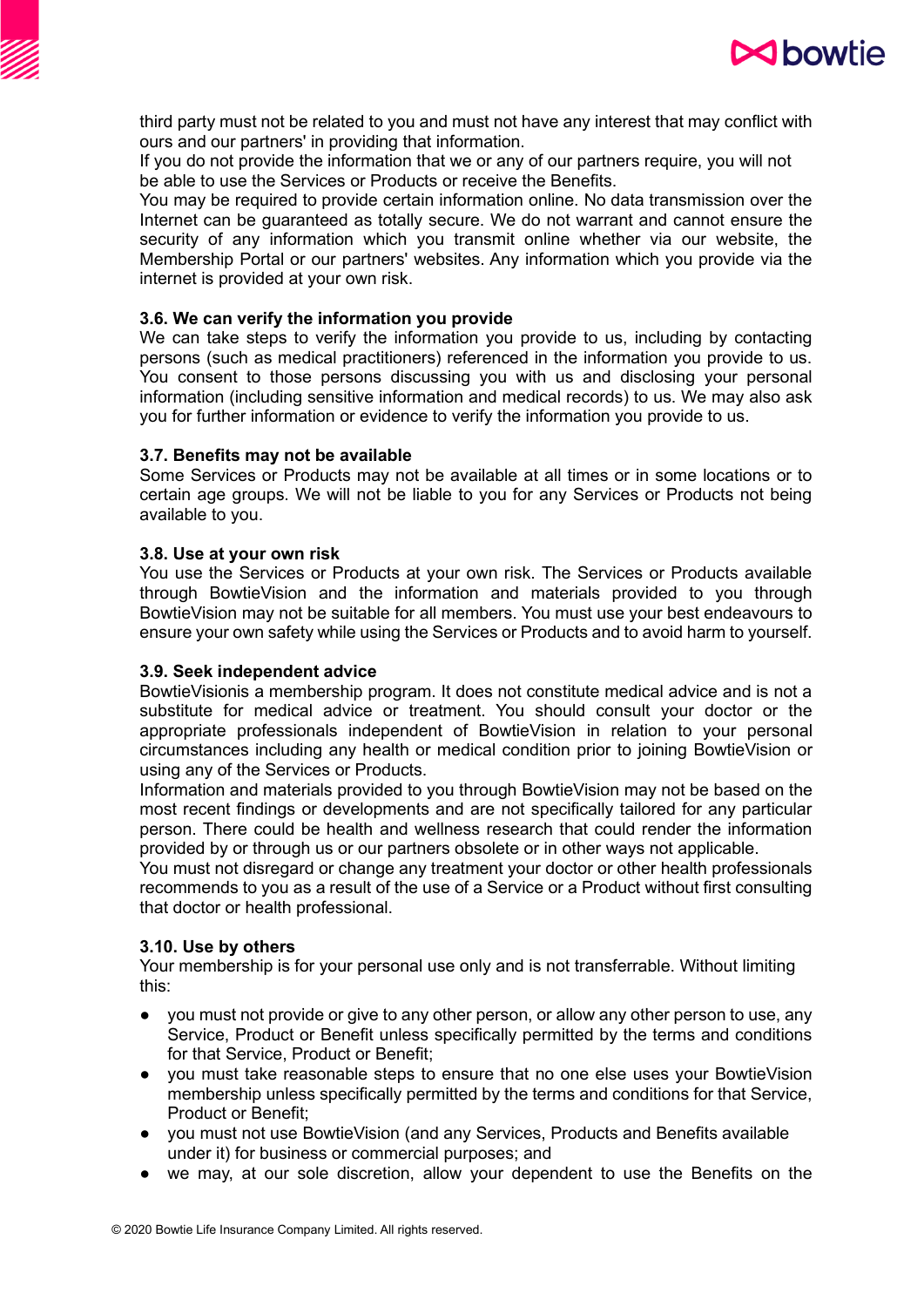

following conditions:

- you have provided the personal and other information of your dependant pursuant to our request and in doing so, you have complied with all laws and regulations including the Personal Data (Privacy) Ordinance (Chapter 486, Laws of Hong Kong);
- you represent and warrant that your dependant has the capacity to use the Benefits fairly and responsibly and in accordance with these Terms and Conditions;
- you undertake to indemnify Bowtie, and all of its directors, employees and contractors, and hold all of them harmless from any claim, loss, damage, costs, expenses of any nature or other liability arising from or related to your dependant's use of the Benefits or breach of these Terms and Conditions arising out of such use or breach; and
- you have communicated to your dependant and you and your dependant fully understand that, by applying for your dependant's eligibility to use the Benefits, you and your dependant are deemed to accept and agreed to comply with these Terms and Conditions notwithstanding that he / she is not a BowtieVision member and we do not owe any obligation to him / her.

#### **3.11. Using your membership responsibly**

You must not use your membership for illegal purposes, in any manner that is inappropriate, likely to offend others or fraudulent. We may take steps to verify the responsible use of your membership.

#### **3.12. No warranty**

We make no express or implied representation or warranty regarding the completeness, accuracy, reliability, suitability or currency of the information provided by us or our partners under the Program.

## **3.13. No exchange for cash**

The Benefits under the Program and the membership have no cash value and cannot be exchanged for cash.

## **4. Partners**

## **4.1. Our Partners**

Some Products and Services are provided by our partners. If you use a Product or Service from our partners or otherwise interact with them, you:

- agree to the partner's terms and conditions applicable to the Product or Service and must comply with those terms;
- consent to disclose your personal and sensitive information by us to the partner and vice versa;
- do so at your own risk;
- agree that any Products or Services you obtain from our partners are supplied directly by our partners and not us; and must resolve any issues with the Product or Service directly with the partner and not us.

We are not responsible or liable for and we do not quarantee, endorse or recommend:

- any of our partners' qualifications or expertise;
- any of our partners' actions, Products or Services including whether they are merchantable or fit for any particular purpose or provided with due care and skill;
- any information or advice provided by any of our partners or through the Program;
- any of the contents of our partners' websites or other platforms; and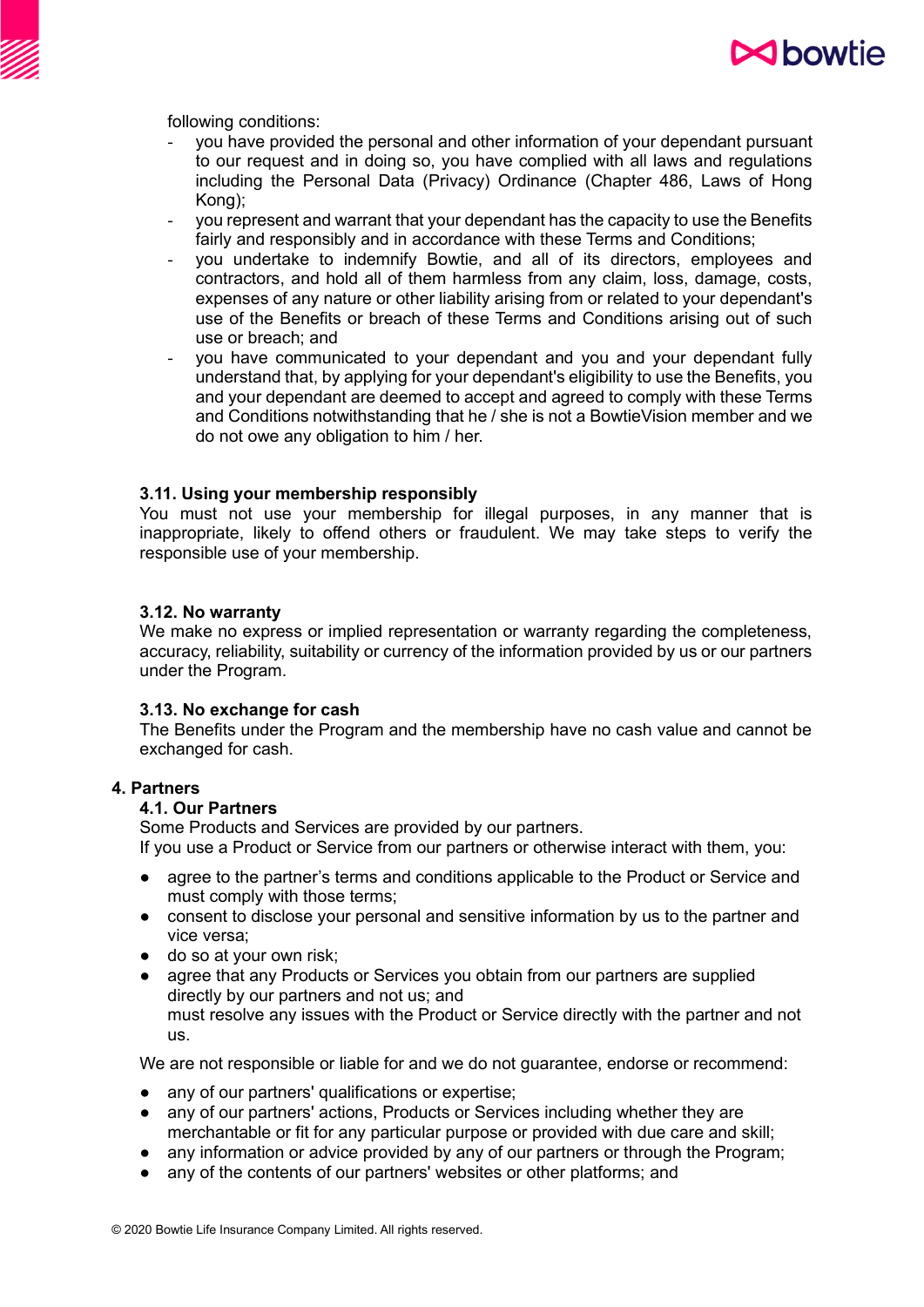

● the availability of any of the Products or Services from any of our partners.

# **5. Changes to these Terms and Conditions**

# **5.1. Changes to this Program**

We have the sole discretion to, in whole or in part, with or without notice, at any time unilaterally:

- change any aspect of BowtieVision including its ownership, management, structure, membership fees, membership status options and membership levels, benefits, products and services, rules, procedures, conditions of participation, identity and range of partners, incentives, discounts, eligibility requirements and features including these Terms and Conditions and any other terms and conditions communicated in any other materials relating to the Program; and
- terminate, suspend, cancel or revoke BowtieVision.

Any revisions of the Terms and Conditions shall be effective as at the date of publication on the Membership Portal. By continuing to be a member of BowtieVision, you unequivocally accept the applicable Terms and Conditions as amended from time to time.

## **5.2. Termination by Bowtie**

We have the sole discretion to, in whole or in part, with or without notice, at any time unilaterally terminate your membership. Without limiting this, we may terminate your membership if:

we suspect you have used your BowtieVision membership for illegal purposes, in any manner that is inappropriate, likely to offend others or is fraudulent; you have breached these Terms and Conditions; or

where there is an insurance benefit associated with your membership and you choose to terminate your insurance contract with us.

# **5.3. Termination by**

# **Employer**

Your employer may terminate your BowtieVision membership if you no longer meet its established eligibility criteria by notifying us on the Membership Portal. Your Employer can also call us during business hours at 3008 8123 or emailing us at cs@bowtie.com.hk. Upon our receipt of the termination notice, your membership will last till date indicated on the notice.

In the event your employer chooses to terminate your BowtieVision membership, note that such termination may not release you from the performance of any other agreement, obligation or liability on your part with or owed to any other 3<sup>rd</sup> party. Bowtie shall bear no responsibility in communicating your termination to such 3<sup>rd</sup> party.

In the event your employer terminates your BowtieVision membership and you wish to reapply for membership, we have the sole discretion in determining whether we accept your application.

## **5.4. Termination upon demise**

Membership will automatically be terminated in the event of a member's demise.

# **5.5. Consequences of termination**

If your membership is terminated for any reason: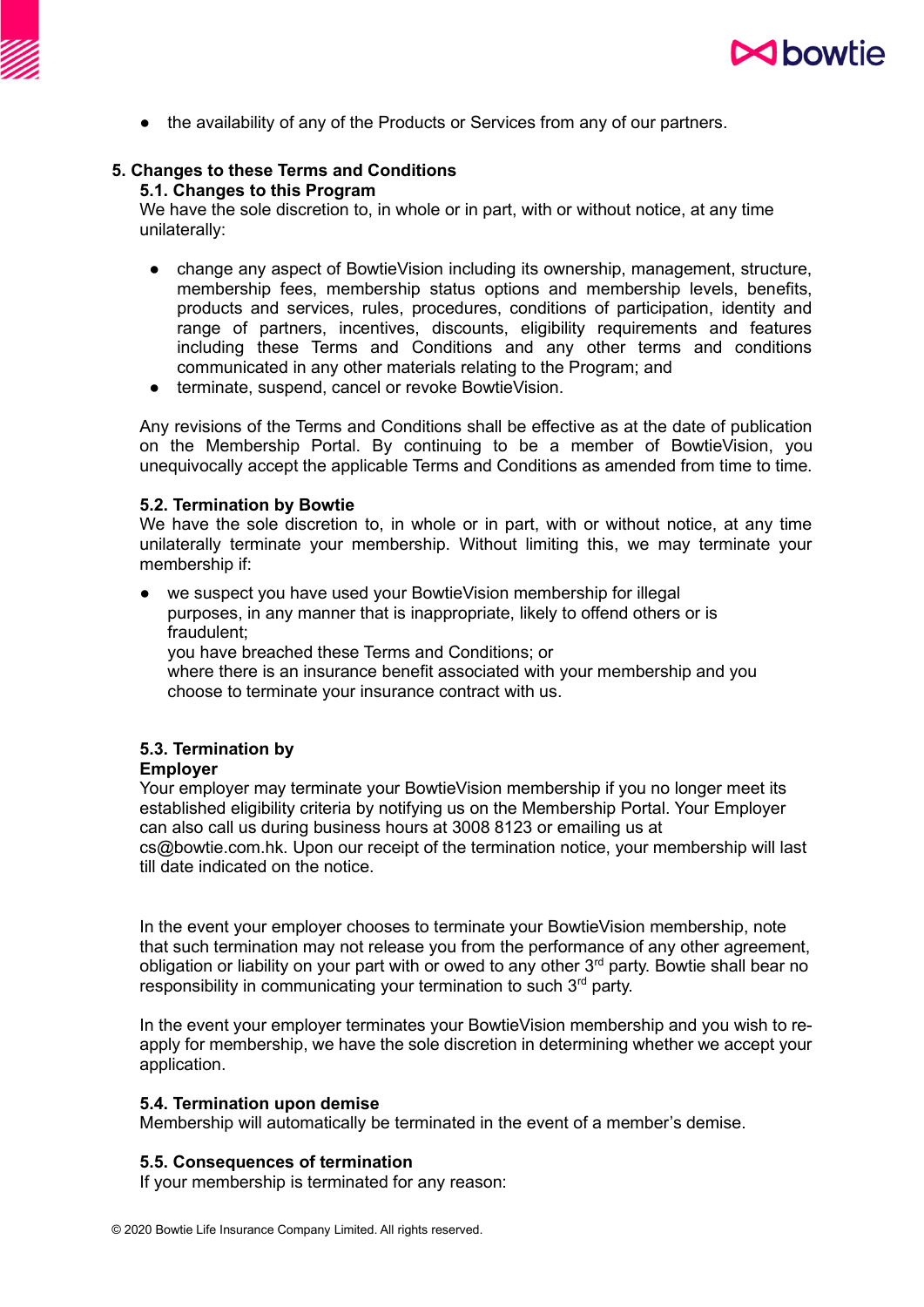

- you will no longer be entitled to use your membership, use the Benefits, Services, Products or Membership Portal;
- save for termination under clause 5.4, any rights that have accrued to either you or us under these Terms and Conditions at the date of termination will remain enforceable after termination; and
- your rights and obligations vis-a-vis other third parties (including our partners which provide the Benefits, Services, Products and which collect membership fees on our behalf) that have accrued to either you or the third parties remain will remain enforceable after termination (if applicable).

## **6. Privacy**

## **6.1. Your privacy**

Your privacy is important to us. Our Privacy Policy, available at our website, sets out how we collect, use, handle and disclose your personal information and other important information.

This clause 6.1 provides a summary only of how we collect, use, handle and disclose Personal Information in connection with BowtieVision.

We handle and collect Personal Information for purposes which include the administration of your membership, the provision of Benefits, Products and Services under this Program, our business operations, for statistical, research and reporting purposes, and for other purposes set out in our Privacy Policy.

By providing information to us or other representatives (such as your employer), or by continuing your relationship with us and otherwise interacting with us, you confirm that you have been notified of the matters and consent to the collection, use, disclosure and handling of Personal Information as described in the Bowtie Privacy Policy available on our website, as updated from time to time.

We rely on the accuracy of the Personal Information provided to us. If any of your Personal Information held in connection with your membership is incorrect, out of date or incomplete, and we can take reasonable steps to correct the Personal Information. Where you provide us with Personal Information about someone else, you must have their consent to provide their information to us in the manner described in our Privacy Policy.

# **6.2. Disclosure of your information, including disclosure to our partners**

We may collect your Personal Information from, and provide your Personal Information to our partners and other providers of activities and benefits under the BowtieVision. We will only do this to the extent necessary for us to administer BowtieVision (for example, if you choose to undertake an activity or use a Benefit available). We will not disclose your Personal Information to our partners for the purpose of direct marketing unless you consent to this or as otherwise permitted by law.

## **7. Legal**

# **7.1. No liability**

Under no circumstances, including as a result of its negligent acts or omissions or those of its officers, employees, directors, agents, advisers, contractors, partners or other persons for whom in law it may be liable, shall Bowtie be liable for any claim, loss, damage, costs, expenses of any nature which you, your beneficiaries or any third parties may sustain as a result of engagement in BowtieVision.

You agree to indemnify Bowtie, and all of its directors, employees and contractors, and hold all of them harmless from any claim, loss, damage, costs, expenses of any nature or other liability arising from or related to your use of BowtieVision or breach of these Terms and Conditions arising out of such use or breach.

# **7.2. What law applies**